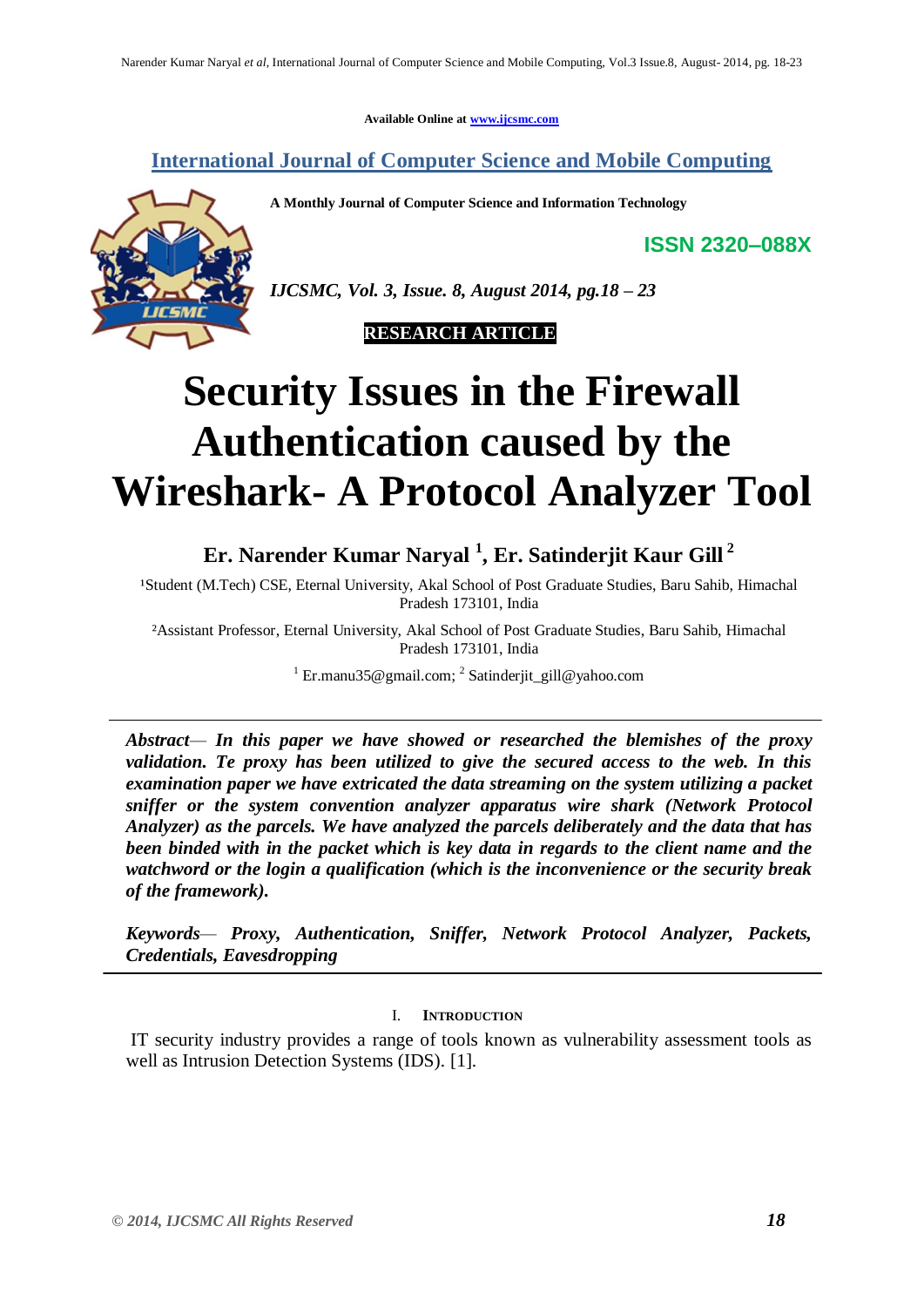

Figure 1:-Attack Sophastication vs Hackers Knowldge

The latest assessment in the security development is Intrusion Prevention Systems (IPS). The invention provides a method and system for monitoring a computer network and determining whether the network faces a threat from users. In the event that the existence of a threat is determined, the system in accordance with the invention provides a real-time assessment of the threat to the network and responds to prevent damage to the network[2]. Intrusion detection technology is immature and should not be considered as a complete defence, we believe it can play a significant role in overall security architecture. If an organization chooses to deploy an IDS, a range of commercial and public domain products are available that offer varying deployment costs and potential to be effective. Because any deployment will incur ongoing operation and maintenance costs, the organization should consider the full IDS life[3].

Firewall Computer security is a hard problem. Security on networked computers is much harder. Firewalls (barriers between two networks), when used properly, can provide a significant increase in computer security.[4].The firewalls provides us the security due to the reasons all traffic from inside to outside, and vice- versa, must pass through the firewall. Only authorized traffic, as defined by the local security policy, will be allowed to pass. The firewall itself is immune to penetration[5].The study by AleksandarLazarevic *et. al.* [8]The IDS(Intrusion Detection system),it tells us about the variety of techniques are being used to detect the attacks anomaly correlation and alert detection to detect the novel attacks. The study done by Daniel J. Ragsdale *et. al.(*2000) [9] Described the two systems AHA! IDS and AAIRS that they are capable of adapt the changes to improve the overall effectiveness of the detection and the response to the attacks these are Very robust and resistant to subversion of attackers. The experiments by Darren Mutz *et. al*.(2003) [10] concluded that the information flow from the owner of the product or IDS refuse to disclose their signature results in poor signatures, logical errors and deopped packets.Ambareen Siraj *et. al.*(2004) [11]. Decision engine tools for the backup history of the user that what and which user is violating the laws or the history of the system and entered time window and do further checking or Analysing . As studied by Lih-ChyauWuu *et. al. (*2003)[12].Snort version 1.9 can outline a solitary and the new intrusion security anomalies by intrusion conduct detection engine. As examined by LIN Ying *et. al.* (2010) [13] they have concluded that there are two techniques HIDS(Host Based Intrusion detection systems and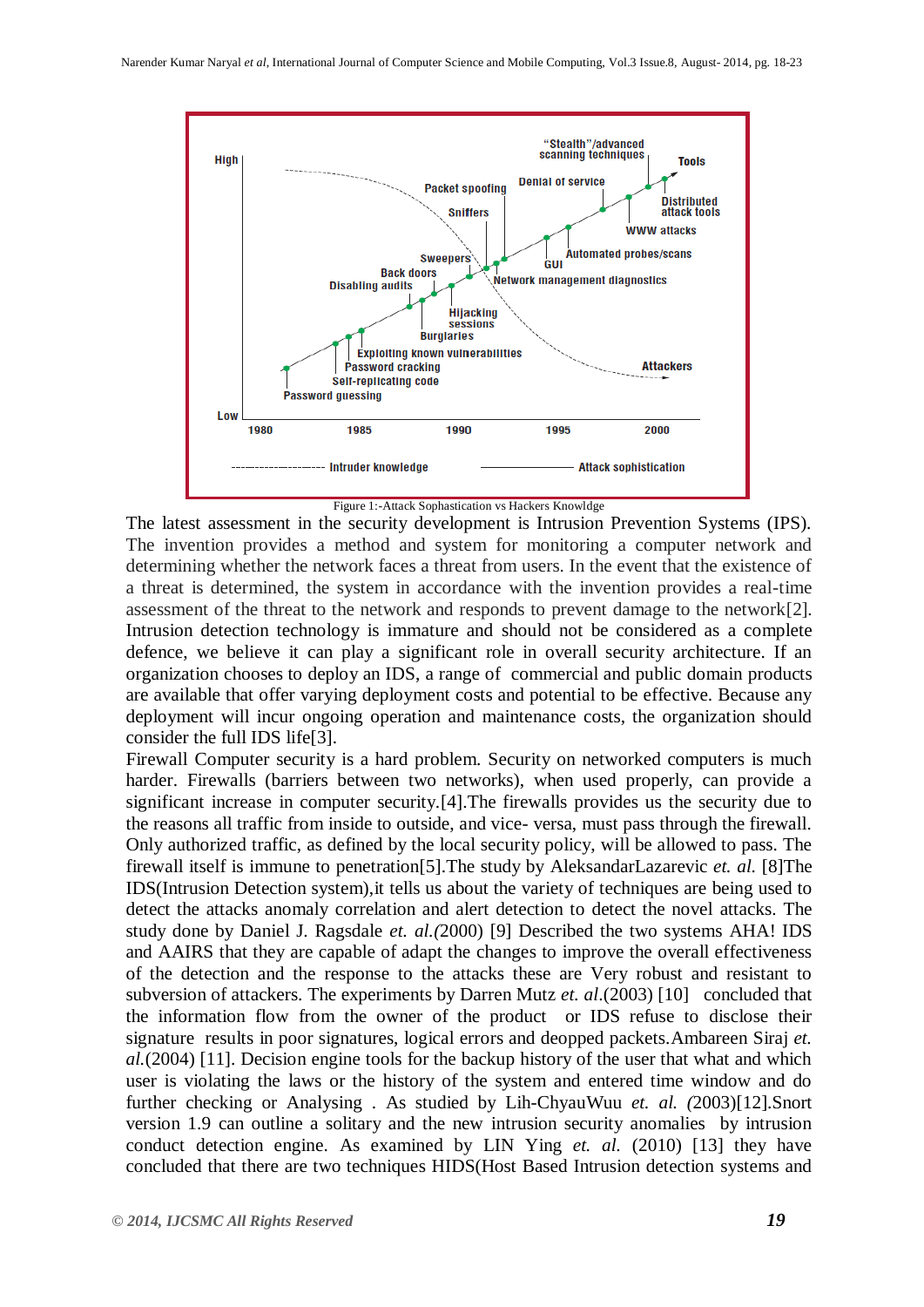OSSEC or IPS or the Firewall system approach for the intrusion prevention system.. The research by Weijian Huang *et. al*(2010)[14] inferred that the current state of workstation security, the security insurance focused around firewalls and encryption innovation is exceptionally imperative and we must create Distributed interruption identification engineering keeping in mind the end goal to enhance the framework's security status. A Multi-Agent-Based Distributed Intrusion detection System can enhance the location precision and discovery speed, and improve the framework's own particular security. The multi-step examination approach they are useful for the and fit to uncover the multistep assaults the movement and the IPS (intrusion Prevention System) alarms.

As work done by Marko Mata *et. al.*(2012) [15] MGtool naturally makes XML and MSC models for interruption discovery. Furthermore the NIDS (Network Intrusion Detection framework) which screens and break down the activity and make the methods of location with connection to the movement investigation.

As founded by the study of Anne James *et. al.*(2013) [16] they come to presume that the multi assaults are hard to identify in the high data transmission of system or the activity with the high stream rate on the system. The system movement could be successfully taken care of by an option method called parallel strategy. By and large, to create a security framework you need to use four primary capacities: checking, examining, catching and associating.

#### **TYPES OF NETWORK ATTACKS**

Eavesdropping, Password-Based Attacks, Sniffer Attack Compromised-Key Attack, Manin-the-Middle Attack, Identity Spoofing (IP Address Spoofing) [6-7].

#### II. **METHODOLOGY AND IMPLEMENTATION**

The issue was framed or go to our knowledge because of the expanding number of the machine assaults interruptions and expulsions in the system and In system we need to secure our framework from the assaults and also to confirm and ensure the framework from the unapproved access. e.g. Internet within our Local Area Network.

Keriowinroute Firewall 6.7.1 software for observing the system movement arrangement, data transfer capacity limiter, substance sifting, steering table data, administration of the client and gatherings, status of the dynamic hosts, associations, and the logs of the system utilization. We have utilized the kerio firewall as the substitute validation by the points out username and secret key to get to the system or internet. There is issue with the login accreditations

But we have analysed the Sniffer or the eaves dropping attack can be made to the network we have used the World's Most Popular Network Protocol Analyser Version 1.10.7 (v1.10.7-0-g6b931a1 from master-1.10).

We are analysing the captured packets by the analyser on the network. Either Locally or Remotely.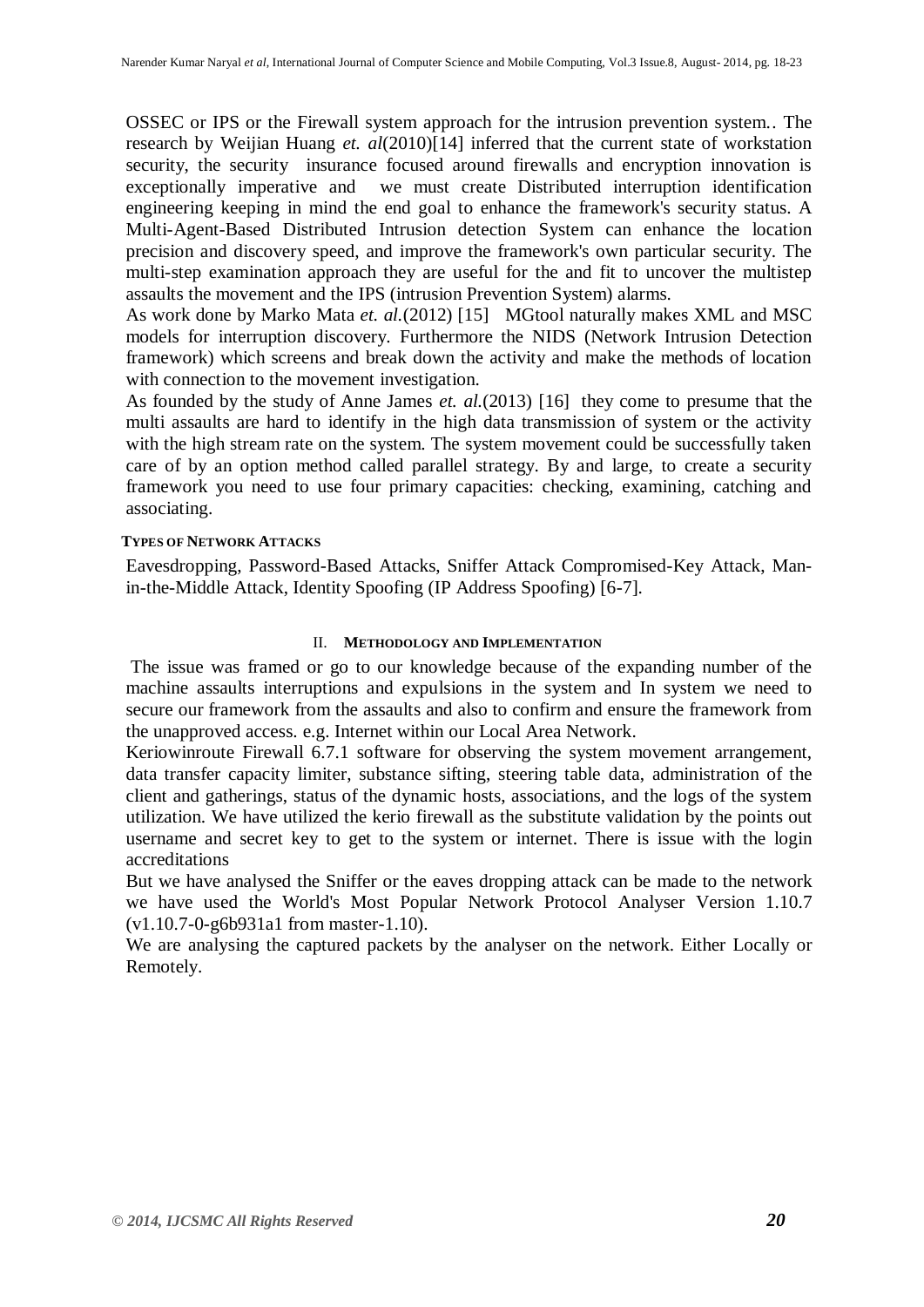| $   x$<br>finaltestfinal.pcapng [Wireshark 1.10.7 (v1.10.7-0-q6b931a1 from master-1.10)]                                                                                             |      |                                                                    |                                                                            |                           |                                                                                                     |                                                                |
|--------------------------------------------------------------------------------------------------------------------------------------------------------------------------------------|------|--------------------------------------------------------------------|----------------------------------------------------------------------------|---------------------------|-----------------------------------------------------------------------------------------------------|----------------------------------------------------------------|
| File Edit View Go Capture Analyze Statistics Telephony Tools Internals Help                                                                                                          |      |                                                                    |                                                                            |                           |                                                                                                     |                                                                |
| $\bullet$ $\bullet$                                                                                                                                                                  |      |                                                                    | <b>A H A B A X &amp; Q &amp; &amp; Q T 1</b>                               | ee                        | $0.001141131311$                                                                                    |                                                                |
|                                                                                                                                                                                      |      |                                                                    |                                                                            |                           |                                                                                                     |                                                                |
| Filter:                                                                                                                                                                              |      |                                                                    |                                                                            |                           | Expression Clear Apply Save                                                                         |                                                                |
| No.                                                                                                                                                                                  | Time | Source                                                             | <b>Destination</b>                                                         |                           | Protocol Lenath Info                                                                                |                                                                |
|                                                                                                                                                                                      |      | 1 0.00000000 192.168.1.28                                          | 192.168.1.255                                                              | <b>NBNS</b>               | 92 Name query NB WPAD<00>                                                                           |                                                                |
|                                                                                                                                                                                      |      | 2 0.01925000 64.120.244.180                                        | 192.168.1.15                                                               | <b>HTTP</b>               | 1514 Continuation or non-HTTP traffic                                                               |                                                                |
|                                                                                                                                                                                      |      | 3 0.01949300 64.120.244.180<br>4 0.01952100 192.168.1.15           | 192.168.1.15<br>64.120.244.180                                             | <b>HTTP</b><br><b>TCP</b> | 1514 Continuation or non-HTTP traffic<br>1514 13266 > 58011 [PSH, ACK] Seq=1 Ack=1 Win=256 Len=1460 |                                                                |
|                                                                                                                                                                                      |      | 5 0.01956800 192.168.1.15                                          | 64.120.244.180                                                             | <b>TCP</b>                | 54 49266 > http [ACK] Seq=1 Ack=2921 Win=6826 Len=0                                                 |                                                                |
|                                                                                                                                                                                      |      | 6 0.01962400 192.168.1.15                                          | 64.120.244.180                                                             | <b>TCP</b>                | 1514 13266 > 58011 [PSH, ACK] Seq=1461 Ack=1 Win=256 Len=1460                                       |                                                                |
|                                                                                                                                                                                      |      | 7 0.01965500 64.120.244.180                                        | 192.168.1.15                                                               | <b>HTTP</b>               | 1514 Continuation or non-HTTP traffic                                                               |                                                                |
|                                                                                                                                                                                      |      | 8 0.01971600 192.168.1.15                                          | 64.120.244.180                                                             | <b>TCP</b>                | 54 49264 > http [ACK] Seq=1 Ack=1461 Win=6193 Len=0                                                 |                                                                |
|                                                                                                                                                                                      |      | 9 0.01984900 192.168.1.15                                          | 192.168.1.1                                                                | <b>ICMP</b>               | 88 Unknown ICMP (obsolete or malformed?)                                                            |                                                                |
|                                                                                                                                                                                      |      | 10 0.01994700 64.120.244.180                                       | 192.168.1.15                                                               | <b>HTTP</b>               | 1514 Continuation or non-HTTP traffic                                                               |                                                                |
|                                                                                                                                                                                      |      | 11 0.02001100 64.120.244.180                                       | 192.168.1.15                                                               | <b>TCP</b>                | 54 58011 > 13266 [ACK] Seq=1 Ack=1461 Win=6193 Len=0                                                |                                                                |
|                                                                                                                                                                                      |      | 12 0.02319800 64.120.244.180                                       | 192.168.1.15                                                               | <b>HTTP</b>               | 1514 Continuation or non-HTTP traffic                                                               |                                                                |
|                                                                                                                                                                                      |      | 13 0.02340600 192.168.1.15                                         | 64.120.244.180                                                             | <b>TCP</b>                | 1514 13266 > 58011 [PSH, ACK] Seq=2921 Ack=1 Win=256 Len=1460                                       |                                                                |
|                                                                                                                                                                                      |      | 14 0.02355700 64.120.244.180                                       | 192.168.1.15                                                               | <b>HTTP</b>               | 1514 Continuation or non-HTTP traffic                                                               |                                                                |
|                                                                                                                                                                                      |      | 15 0.02361900 192.168.1.15                                         | 64.120.244.180                                                             | <b>TCP</b>                | 54 49264 > http [ACK] Seq=1 Ack=4381 Win=6182 Len=0                                                 |                                                                |
|                                                                                                                                                                                      |      | 16 0.02366800 64.120.244.180                                       | 192.168.1.15                                                               | <b>HTTP</b>               | 1514 Continuation or non-HTTP traffic                                                               |                                                                |
|                                                                                                                                                                                      |      | 17 0.02371500 192.168.1.15                                         | 64.120.244.180                                                             | <b>TCP</b>                | 54 49266 > http [ACK] Seq=1 Ack=5841 Win=6815 Len=0                                                 |                                                                |
|                                                                                                                                                                                      |      | 18 0.02378300 64.120.244.180                                       | 192.168.1.15                                                               | <b>TCP</b>                | 54 58011 > 13266 [ACK] Seq=1 Ack=4381 Win=6182 Len=0                                                |                                                                |
|                                                                                                                                                                                      |      | 19 0.02391900 192.168.1.15                                         | 192.168.1.1                                                                | <b>ICMP</b>               | 88 Unknown ICMP (obsolete or malformed?)                                                            |                                                                |
|                                                                                                                                                                                      |      | 20 0.02400700 192.168.1.15                                         | 64.120.244.180                                                             | <b>TCP</b>                | 1514 13266 > 58011 [PSH, ACK] Seq=4381 Ack=1 Win=256 Len=1460                                       |                                                                |
|                                                                                                                                                                                      |      | 21 0.02409100 64.120.244.180                                       | 192.168.1.15                                                               | <b>HTTP</b>               | 1514 Continuation or non-HTTP traffic                                                               |                                                                |
|                                                                                                                                                                                      |      | 22 0.02867700 Elitegro_54:b6:b4<br>23 0.04594600 Elitegro 53:88:b7 | Broadcast                                                                  | <b>ARP</b>                | 60 who has 192.168.1.81? Tell 0.0.0.0                                                               |                                                                |
|                                                                                                                                                                                      |      | 24 0.04662400 IntelCor_c0:a5:b4                                    | Broadcast<br>Broadcast                                                     | <b>ARP</b><br><b>ARP</b>  | 60 who has 192.168.1.3? Tell 192.168.1.64<br>60 who has 192.168.1.64? Tell 192.168.1.3              |                                                                |
|                                                                                                                                                                                      |      | 25 0.04822700 64.120.244.180                                       | 192.168.1.15                                                               | <b>HTTP</b>               | 1514 Continuation or non-HTTP traffic                                                               |                                                                |
|                                                                                                                                                                                      |      | 26 0.04847900 192.168.1.15                                         | 64.120.244.180                                                             | <b>TCP</b>                | 1514 13266 > 58011 [PSH, ACK] Seq=5841 Ack=1 Win=256 Len=1460                                       |                                                                |
|                                                                                                                                                                                      |      |                                                                    |                                                                            |                           |                                                                                                     |                                                                |
| E Frame 1: 92 bytes on wire (736 bits), 92 bytes captured (736 bits) on interface 0<br>E Ethernet II, Src: Elitegro_48:90:a5 (00:25:11:48:90:a5), Dst: Broadcast (ff:ff:ff:ff:ff:ff) |      |                                                                    |                                                                            |                           |                                                                                                     |                                                                |
| ⊞ Internet Protocol Version 4, Src: 192,168,1,28 (192,168,1,28), Dst: 192,168,1,255 (192,168,1,255)                                                                                  |      |                                                                    |                                                                            |                           |                                                                                                     |                                                                |
| E User Datagram Protocol, Src Port: netbios-ns (137), Dst Port: netbios-ns (137)                                                                                                     |      |                                                                    |                                                                            |                           |                                                                                                     |                                                                |
| <b>E NetBIOS Name Service</b>                                                                                                                                                        |      |                                                                    |                                                                            |                           |                                                                                                     |                                                                |
|                                                                                                                                                                                      |      |                                                                    |                                                                            |                           |                                                                                                     |                                                                |
| 0000<br>0010                                                                                                                                                                         |      | 00 4e 09 31 00 00 80 11                                            | ff ff ff ff ff ff fo 25 11 48 90 a5 08 00 45 00<br>ad 02 c0 a8 01 1c c0 a8 |                           | $1.1.1.1.1%$ . H. E.                                                                                |                                                                |
| 0020                                                                                                                                                                                 |      | 01 ff 00 89 00 89 00 3a                                            | 79 77 bf 16 01 10 00 01                                                    |                           | .N.1<br>contract Western                                                                            | $\begin{array}{c}\n\bullet \\ \bullet \\ \bullet\n\end{array}$ |
|                                                                                                                                                                                      |      | 0030 00 00 00 00 00 00 20 46                                       | 48 46 41 45 42 45 45 43                                                    |                           | F HFAEBEEC                                                                                          |                                                                |
| 0040<br><b>OOSO</b>                                                                                                                                                                  |      |                                                                    | 41 43 41 43 41 43 41 43 41 43 41 43 41 43 41 43 41 43                      | <b>ACACAAA</b>            | ACACACAC ACACACAC                                                                                   |                                                                |
| 41 42 41 42 41 41 41 00 00 20 00 01<br>1. [100.0%] File: "C:\Users\MANU\Documents\finaltestfi   Packets: 634415 - Displayed: 634415 (100.0%) - Load ti<br>Profile: Default           |      |                                                                    |                                                                            |                           |                                                                                                     |                                                                |
|                                                                                                                                                                                      |      |                                                                    |                                                                            |                           |                                                                                                     |                                                                |
|                                                                                                                                                                                      |      |                                                                    | 坚                                                                          |                           |                                                                                                     | 2:01 PM<br>$\triangle$ all $\langle \Phi \rangle$<br>7/3/2014  |
|                                                                                                                                                                                      |      |                                                                    |                                                                            |                           |                                                                                                     |                                                                |

Figure 2:- Wireshark sniffed packets from network

#### III. **RESULTS AND DISCUSSION**

We have landed on the results by utilizing these proxy authentication systems that are fundamentally utilized for the security as a part of the workstation systems to stay away from the intrusion and extrusions might be made we know it extremely well But the password confirmation method is not sheltered on the grounds that the password of the login Authentication could be sniffed effortlessly through the wireshark(Network Protocol Analyser and sniffer) convention analysers and it comes in the type of the plain content as shown below.



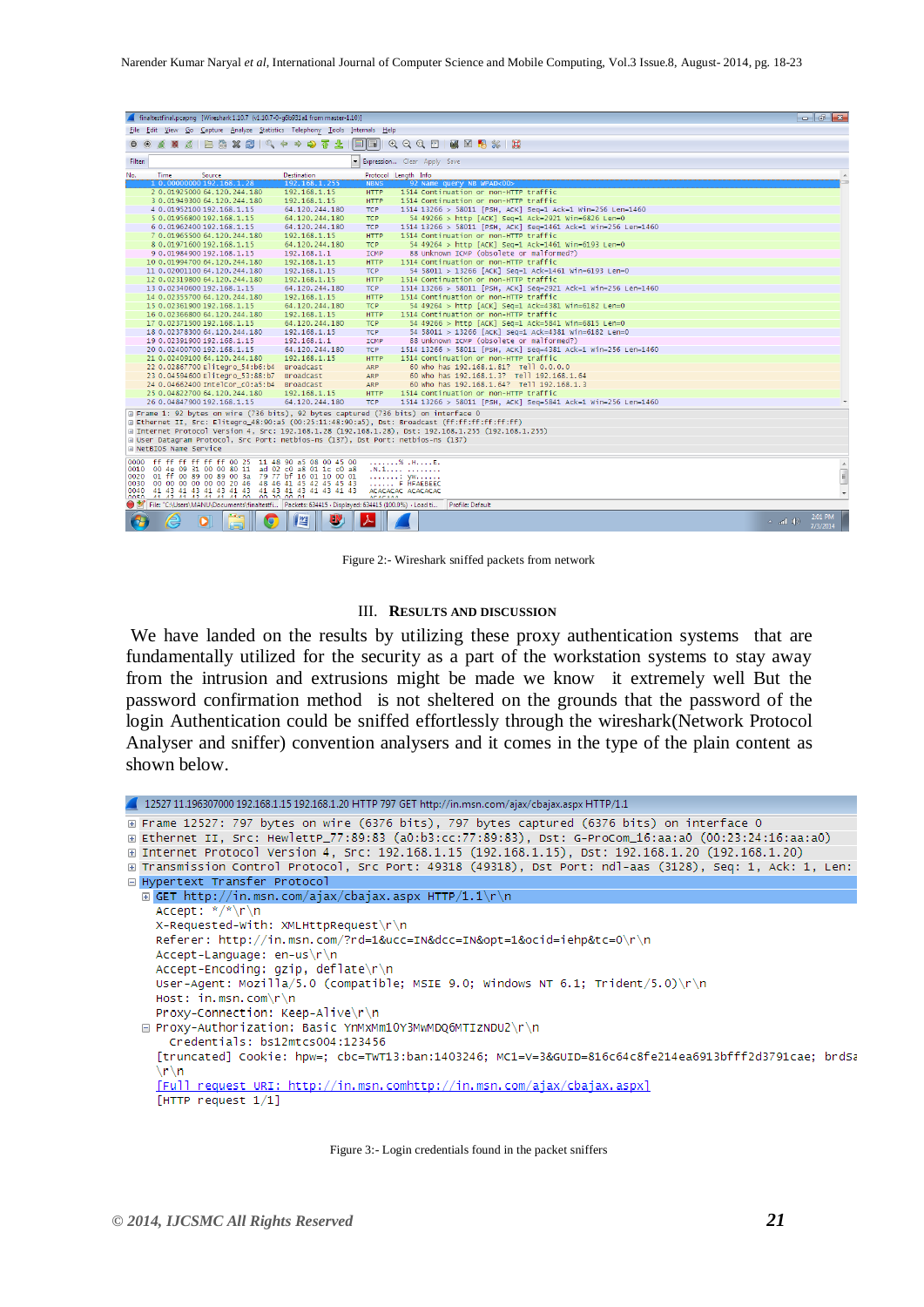So from the given realized output we are concluding that the proxy authentication for the user name and the password is not secured way to protect our internal network from intrusions or extrusions within the internal network. It can be sniffed easily and it is the biggest flaw of the network protection using the firewall proxy authentication.

#### IV. **CONCLUSIONS**

So from the given acknowledged yield we are inferring that the substitute verification for the client name and the secret password is not secured approach to ensure our inner system from intrusion or extrusion inside the inward network. It could be sniffed effortlessly and it is the greatest imperfection of the system protection. As there is an imperfection in the arrangement of validation like the HTTP (hyper Text Transfer Protocol) that When Post technique was known as the secret word was sniffed inside the packet in the plain content configuration. So there secret word could be effort lessly usable for the others all through everywhere throughout the system. So Https (hyper Text Transfer Protocol Secures) convention organization is ropelled which gives sniffed secret word in the coded structure. There is a future degree for the substitute secret key validation issue or the defect is to make a convention to scramble the Password of the substitute verification certifications. So the secret key sniffed can come in the coded or the scrambled manifestation of content.

#### **ACKNOWLEDGMENT**

This research paper is made possible through the help and support from everyone, including: parents, teachers, family, friends, and in essence, all sentient beings. Especially, please allow me to dedicate my acknowledgment of gratitude toward the following significant advisors and contributors: First and foremost, I would like to thank Mrs. Satinderjit Kaur Gill for his most support and encouragement as well as all the other professors who have taught me about my field over the past two years of my pursuit of the master degree.

Finally, I sincerely thank to my parents, family, and friends, who provide the advice and financial support. The product of this research paper would not be possible without all of them.

## **References**

- 1) J. Allen, A. Christie, W. Fithen, J. McHugh, and J. Pickel, "State of the practice of intrusion detection technologies," DTIC Document, 2000.
- 2) G. Jackson, "Intrusion prevention system," ed: (Jackson 2001)Google Patents, 2001.
- 3) J. McHugh, A. Christie, and J. Allen, "The role of intrusion detection systems," Washington Post,pp. 42-51, 2000.
- 4) W. R. Cheswick, S. M. Bellovin, and A. D. Rubin, Firewalls and Internet security: repelling the wily hacker, Addison-Wesley Longman Publishing Co., Inc. , 2003.
- 5) J. YANG, H.-j. PU, and Y.-c. ZHANG, "Brief Introduction of Network——Firewall Technology [J]," *Hebei Journal of Industrial Science & Technology*, vol. 4, pp. 008, 2003.
- 6) N. Haller, "The S/KEY one-time password system," 1995.
- 7) A. Orebaugh, G. Ramirez, and J. Beale, *Wire shark & Ethereal network protocol analyzer toolkit, Syngress*, 2006.
- 8) A. Lazarevic, V. Kumar, and J. Srivastava, "Intrusion detection: A survey," *in Managing Cyber Threats, ed: Springer*, pp. 19-78, 2005.
- 9) D. J. Ragsdale, C. A. Carver Jr, J. W. Humphries, and U. W. Pooch, "Adaptation techniques for intrusion detection and intrusion response systems," *in Systems, Man, and Cybernetics, 2000 IEEE International Conference on,* pp. 2344-2349,2000.
- 10) D. Mutz, G. Vigna, and R. Kemmerer, "An experience developing an IDS stimulator for the black-box testing of network intrusion detection systems," *in Computer Security Applications Conference, 2003. Proceedings. 19th Annual*, pp. 374-383, 2003.